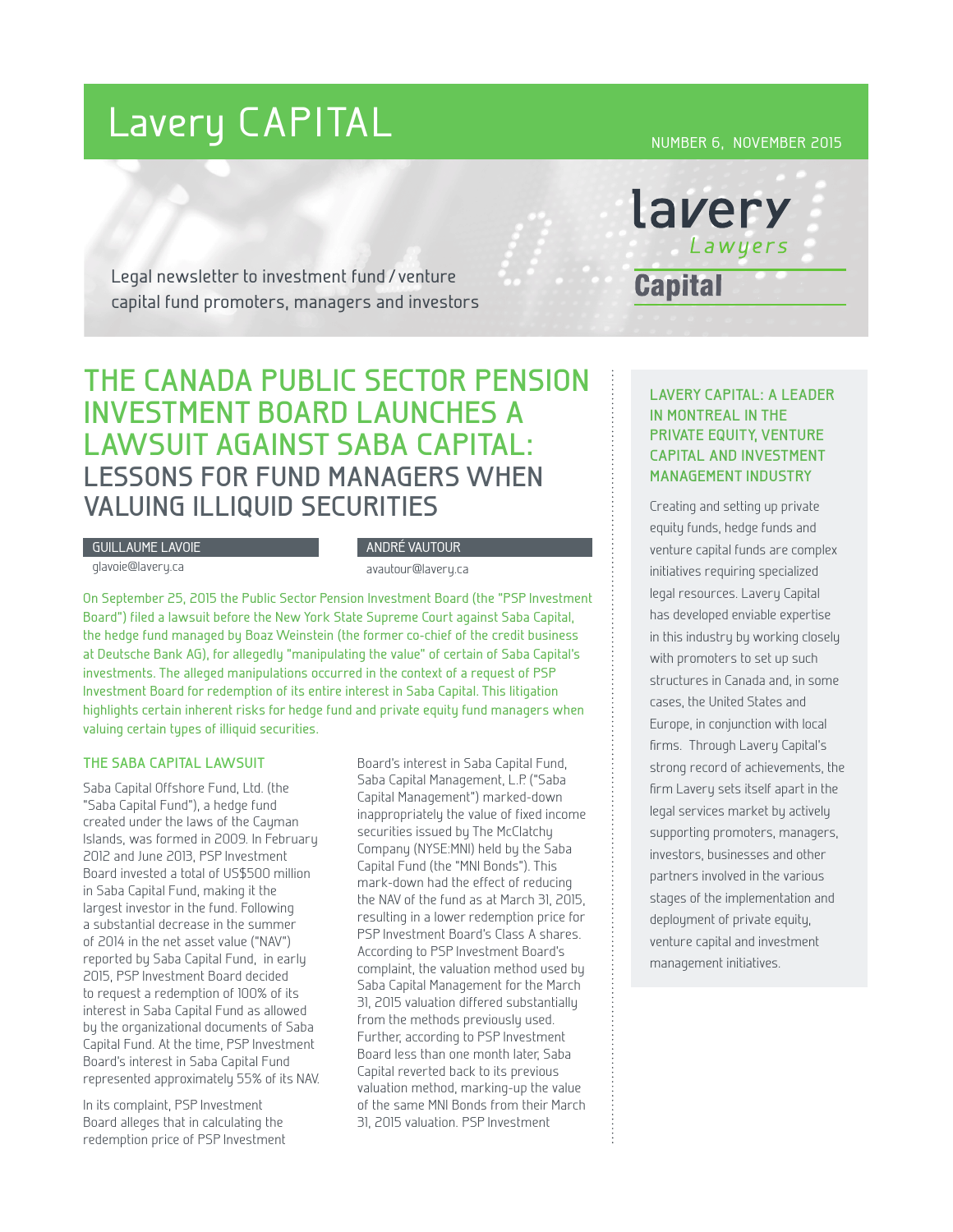#### Lavery CAPITAL November 2015

Board also alleges that Saba Capital Management made these abrupt changes in its valuation methods in order to artificially materially depress the value of the MNI Bonds in the calculation of the redemption price of PSP Investment Board's interest in Saba Capital Fund.

The MNI Bonds are illiquid securities. They are neither listed on a national securities exchange nor quoted on the NASDAQ, but are, however, traded over the counter (pink sheets). The lack of a liquid market for a particular type of security makes its valuation very difficult. In this situation, funds will typically rely on prices made readily available by external pricing sources, such as independent pricing services and dealer quotations from market makers or financial institutions regularly engaged in the practice of trading or pricing that security.

In its proceedings before the New York State Supreme Court, PSP Investment Board states that in order to value the MNI Bonds, Saba Capital Management had always relied on the pricing provided by these external pricing sources. However, a different method was used in connection with the redemption of the Class A shares of PSP Investment Board. In this latter case, it rather initiated a bids-wanted-in-competition ("BWIC") process, whereby the MNI Bonds held by Saba Capital Fund were listed with various securities dealers who, in turn, were allowed to makes various bids on them. This process led to depressed bids reflecting a significant liquidity discount from the values previously arrived at under the valuation methods previously used by Saba Capital Fund. The bids obtained by Saba Capital Management were used to value its MNI Bonds, although Saba Capital Fund did not accept any of these bids. As a result, according to PSP Investment Board, the MNI Bonds that were previously valued to 60 cents on the dollar at the end of the 1st quarter of 2015 were valued at 31 cents on the dollar as of March 31, 2015. As a result, the NAV of PSP Investment Board's Class A shares was reduced (the amount of the reduction is not disclosed in the proceedings) and so was the redemption price paid to it.

PSP Investment Board seeks compensatory damages from defendants for an amount to be determined at trial.

#### **LESSONS FOR PRIVATE HEDGE FUNDS AND PRIVATE EQUITY FUNDS MANAGERS**

#### **TARGETING CONSISTENCY IN THE VALUATION METHODS PRIOR TO REDEMPTIONS**

Hedge funds' organizational documents will generally require the manager to perform periodic, usually monthly or, in certain instances, quarterly, valuations of the fund's assets and liabilities. Managers of open-ended private equity funds will usually also be required to produce quarterly valuations of their fund's assets and liabilities.

A fund's manager's compensation will typically be structured so as to foster an alignment of the manager's interest with the interest of all other investors through the carried interest or performance fee it is entitled to receive. However, in the context of a contemplated redemption of interests in the fund, the interest of the manager and the redeeming partner may significantly differ in that while the redeeming partner's interest is to maximize its short-term redemption price, the manager's interest will be to maximize its long-term carried interest or performance fee. The required valuation of the fund's assets and liabilities to determine the price payable to the redeeming partner will have a direct impact on the proceeds received by the redeeming partner, as was the case with PSP Investment Board. This conflict and, consequently, the risk of ensuing litigation is exacerbated by the fact that the valuation of the fund's assets and liabilities is carried out as a going concern, without the fund being actually liquidated.

For this reason, fund managers should try to avoid, as much as possible, using a method of valuation for the purpose of determining the price to be paid to the redeeming investors that is different from the method ordinarily used in the past. It will be difficult for a redeeming investor to assert that the manager has been manipulating the valuation of the fund's assets for the purpose of reducing the redemption price of its interest if the

valuation method used by the manager has been used consistently and reported periodically to the investors without any issue.

A liquidity shock caused by the sudden request for redemption of an important investor or other particular circumstances (such as the acquisition of newly-created instruments) may, however, prevent the manager, in order for it to be fair and equitable to all investors, to continue using the valuation methods employed in the past. In cases where conditions supporting previous valuations have changed, the manager should engage with investors to ensure consensus on the fairest valuation method in the new circumstances. This may however not be possible or even desirable after receipt of a redemption request as the immediate pecuniary interest of the redeeming investors may make a consensus impossible to achieve.

#### **ADOPTING A SEPARATE VALUATION POLICY**

The valuation methods intended to be followed by the manager of an hedge fund or private equity fund will typically be described in organizational documents and the offering or private placement memoranda of such hedge fund or private equity fund. However, they will generally be limited to a high level overview of how the manager intends to actually proceed to value the fund's assets and liabilities.

While this level of flexibility is welcomed by managers to prevent having to amend organizational or offering documents frequently (which can involve significant costs), it can lead to conflicts such as the one between PSP Investment Board and Saba Capital Management, especially if the procedure followed by the manager varies over time with respect to a certain type of assets.

Having a formal valuation policy in place (separate from the organizational and offering documents so that it can be amended without requiring significant costs for the fund and the investors) providing for a more detailed description of the valuation procedures followed by the manager would therefore be a best practice for hedge fund and open-ended